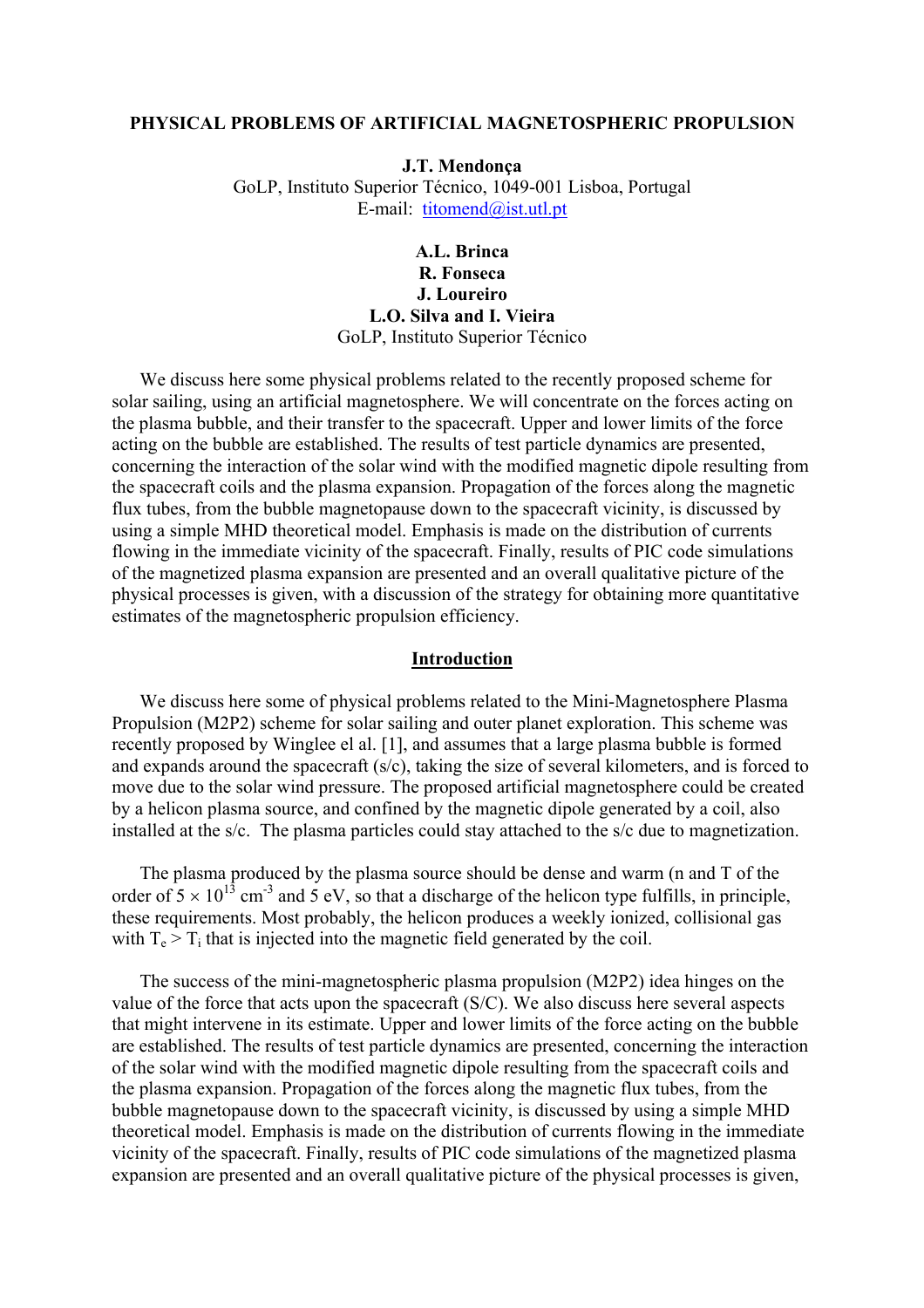with a discussion of the strategy for obtaining more quantitative estimates of the magnetospheric propulsion efficiency.

## **Forces Acting on the Bubble**

While analyzing the complex interaction between the solar wind (SW) and the artificial mini-magnetosphere, perhaps the first attempt at estimating the force on the spacecraft comes from the realization that the momentum of the SW particles changes and its conservation requires that it should be picked up by the S/C. However, leaving aside the difficulties associated with a realistic calculation of the variation in the SW particle momentum, one cannot conclude that this change is totally absorbed by the S/C: the momentum of the artificially injected plasma particles is also modified during the interaction with the SW. An alternative way of addressing the calculation of the force on the spacecraft relies on the consideration of the coil in the S/C.

First, we should notice that the gravitational attraction of the Sun at 1 A.U. is of the order of  $F_S/kg = G M m (= 1 kg) (1 A.U.)^2 = 5.93 mN/Kg$ . For a s/c prototype with 100 kg this corresponds to  $F_s = 0.6$  N. This value gives an estimate of the force necessary for the M2P2 method to work.

Let us now make an upper estimate of the force acting on the plasma bubble. For simplicity, we can define the boundary of the plasma bubble created around the spacecraft as the region where the solar wind pressure equals the magnetic pressure of the artificial magnetic dipole. We can call it the magnetopause of the artificial magnetosphere. The number of particles hitting the surface of the magnetopause, per unit time and per unit surface is N = N<sub>0</sub> v cos( $\phi$ ), where N<sub>0</sub> is the density of solar wind protons ( $\sim$  5/cc near the Earth), v is the velocity of the solar wind ( $\sim$  400 km/s), and  $\phi$  is the angle of incidence. If we assume specular reflection of the protons on the magnetopause, they will suffer a change of momentum equal to 2 m<sub>p</sub> v cos( $\phi$ ), where m<sub>p</sub> is the proton mass. So, the pressure of the solar wind will be  $p = 2$  N0 m<sub>p</sub>.v<sup>2</sup>cos<sup>2</sup>( $\phi$ ). We can then calculate the force of the solar wind on the magnetopause, by assuming that this surface is approximately spherical with a radius R. The result is:

$$
F = \int pdS = \pi R^2 N_0 m_p v^2 \tag{1}
$$

This expression gives the upper limit of the force acting on the plasma bubble, and this result is illustrated in Figure 1.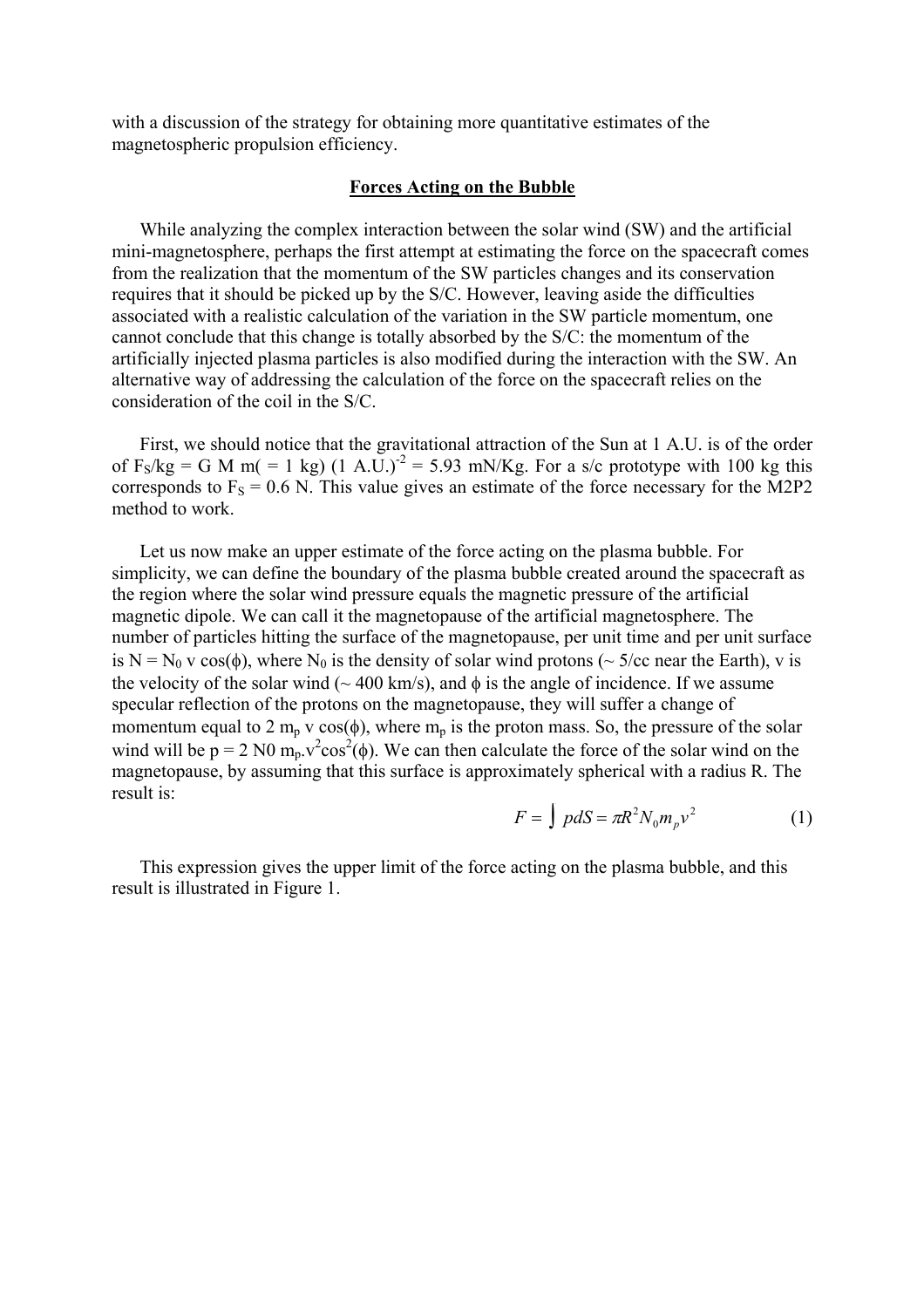

**Figure 1. Solar attraction as a function of bubble radius**

Let us now look at the force acting on the s/c itself. The spacecraft creates its own magnetic dipole, which will eventually confine the plasma produced by a helicon source. The expected characteristics of the coil are: number of turns:  $n_c = 1000$ , current in the coil:  $I_c = 10$ A, and coil radius:  $a_c = 10$  cm. The resulting value for the magnetic dipolar momentum is: m<sub>c</sub>  $= \pi a_c^2 n_c I_c = 300$  A m<sup>2</sup> and, assuming that the axis Oz coincides with the direction of the magnetic dipolar momentum, we can write  $\vec{m}_e = m_e \vec{e}_e$ .

The interaction of the solar wind with the plasma bubble will lead to the formation of induced currents, which will be responsible for the deformation of the magnetic dipolar configuration. The magnetic force acting on the s/c will then be due to the magnetic field *B*  $\vec{r}$ created by these induced currents:

$$
\vec{F} = \nabla \left( \vec{m}_c \cdot \vec{B} \right) = m_c \nabla B_z \tag{2}
$$

Or, assuming that the gradient is directed along the axis Ox:

$$
\vec{F} = m_c \frac{\partial B_z}{\partial x} \vec{e}_x \tag{3}
$$

As a simple model for the currents induced in the plasma in the immediate vicinity of the spacecraft, we consider a linear current I aligned with the axis Oy, flowing at a distance x from the spacecraft. The resulting magnetic field at the spacecraft position will be written as:<br> $\vec{B} = \mu_0 I (2\pi x)^{-1} \vec{e}_z$ . The resulting magnetic force acting on the spacecraft will then be determined by

$$
F = m_c \left| \frac{dB_z}{dx} \right| = 6 \times \frac{I}{x^2} \quad N \tag{4}
$$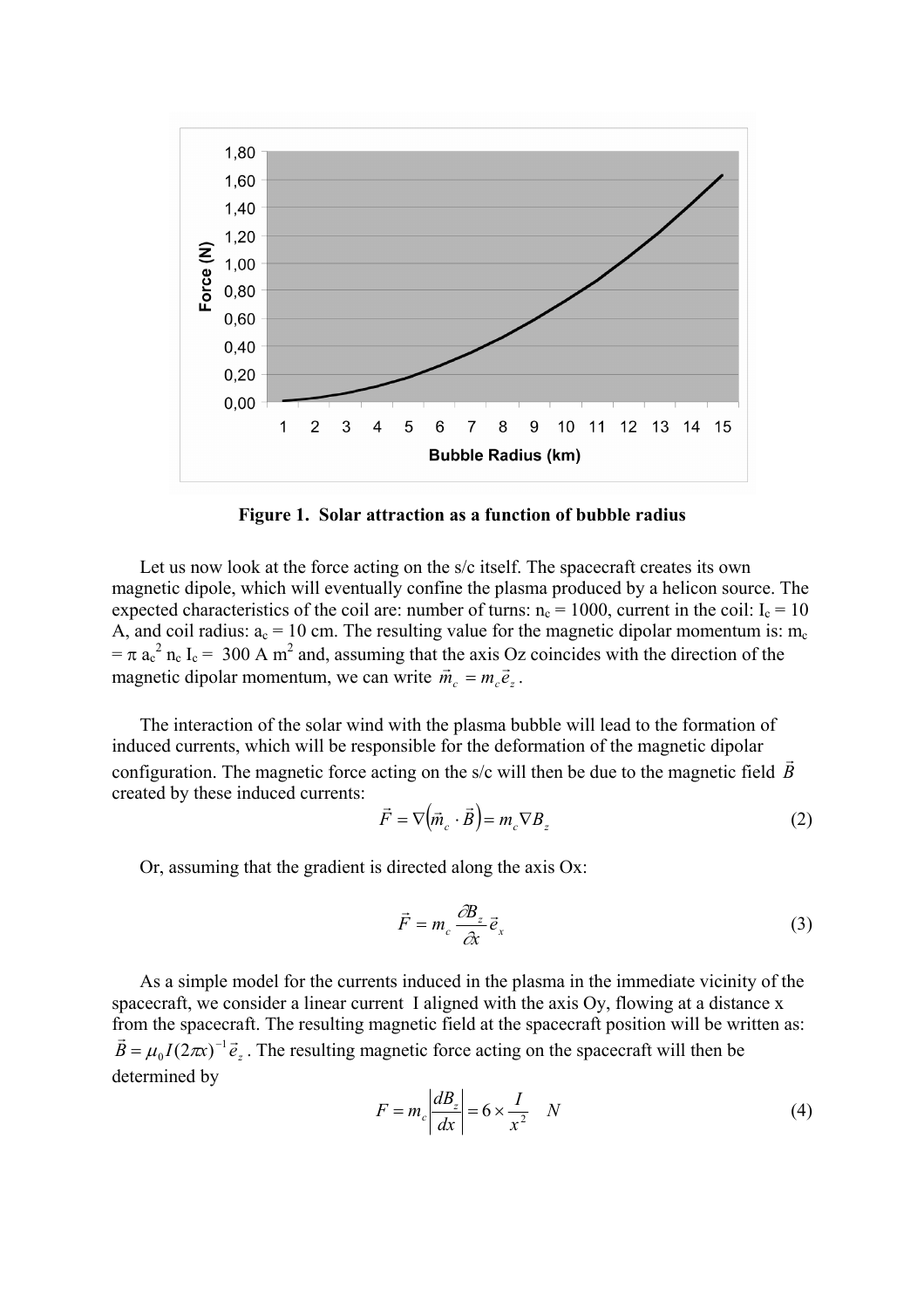This means that, in order to obtain a force similar to attractive force from the Sun,  $F \approx F_S$  $\approx 1$  N, we need to have a current I such that I >  $10^4$  x<sup>-2</sup> A/m<sup>2</sup>. For a linear current located at a distance  $x = 1$  m from the s/c, we would need a current larger than ten kilo-Ampere:  $I > 10<sup>4</sup>A$ . This is an extremely large value of induced currents near the s/c, but the actual plasma currents are induced over a large volume inside the magnetic bubble and are not concentrated as assumed in the present model. The interest of the model is that, whatever the actual volume distribution of currents is, it will have to be responsible for the same value of the magnetic field gradient.

Let us now look at the force propagation along field lines. The solar wind, moving with a velocity  $\vec{v}_0 = v_0 \vec{e}_x$ , perturbs the magnetic flux tubes of the magnetic dipole created by the s/c coils. This perturbation can is described by the MHD equations. These equations relate the velocity of the medium  $\dot{v}$  with the pressure p, the current density  $\vec{J}$  and the magnetic field  $\vec{B}$ .<br>ก

$$
\rho \left( \frac{\partial \vec{v}}{\partial t} + \vec{v} \cdot \nabla \vec{v} \right) = -\nabla p + \vec{J} \times \vec{B}
$$
\n(5)

where  $\rho$  is the plasma density, and

$$
\frac{\partial \vec{B}}{\partial t} = \nabla \times (\vec{v} \times \vec{B})
$$
\n(6)

If we assume a simple geometry such that:  $\vec{v} = (v_x, 0, 0)$  and  $\vec{B} = (B_x, 0, B_0)$ , and use the constancy of the total plasma pressure:  $p + \mu_0 B_x^2/2 = p_0$  we can obtain the propagation equation for the magnetic field perturbation  $B_x$ :

$$
\frac{\partial^2 B_x}{\partial t^2} = v_A^2 \frac{\partial^2 B_x}{\partial t^2}
$$
 (7)

where  $v_A$  is the Alfven velocity,  $v_A = B_0 / \sqrt{\mu_0 \rho}$ . This shows that the perturbations induced by the solar wind propagate without significant losses along the magnetic flux tube, with the Alfven velocity, from the magnetopause down to the spacecraft. Particular solutions for this model were discussed long time ago by Scholer [2]. The collisional plasma located in the near vicinity of the spacecraft will eventually introduce some dissipation. But, apart from that, the force is transmitted without attenuation along the magnetic flux tubes.

In order to complete this qualitative discussion let us now use a test particle approach to establish a lower limit for the force produced by the solar wind over an artificial magnetosphere. We assumed that the magnetic field existing inside the plasma bubble is that of a modified magnetic dipole:

$$
\vec{B} = \vec{b} K r^{-\alpha} \tag{8}
$$

where  $\alpha$  is the decay factor (the usual magnetic dipole would be  $\alpha = 3$ ), K is the magnetic field amplitude that depends of the current and dimensions of the coil installed inside the s/c, *b* r<br>T is a unit vector giving the orientation of the magnetic dipole, and r is the distance of the particle to the spacecraft. A simple simulation code has been developed to solve the test particle trajectory in such a modified magnetic dipole. This allows us to determine the momentum transfer to the particle due to its collision with the magnetic field as a function of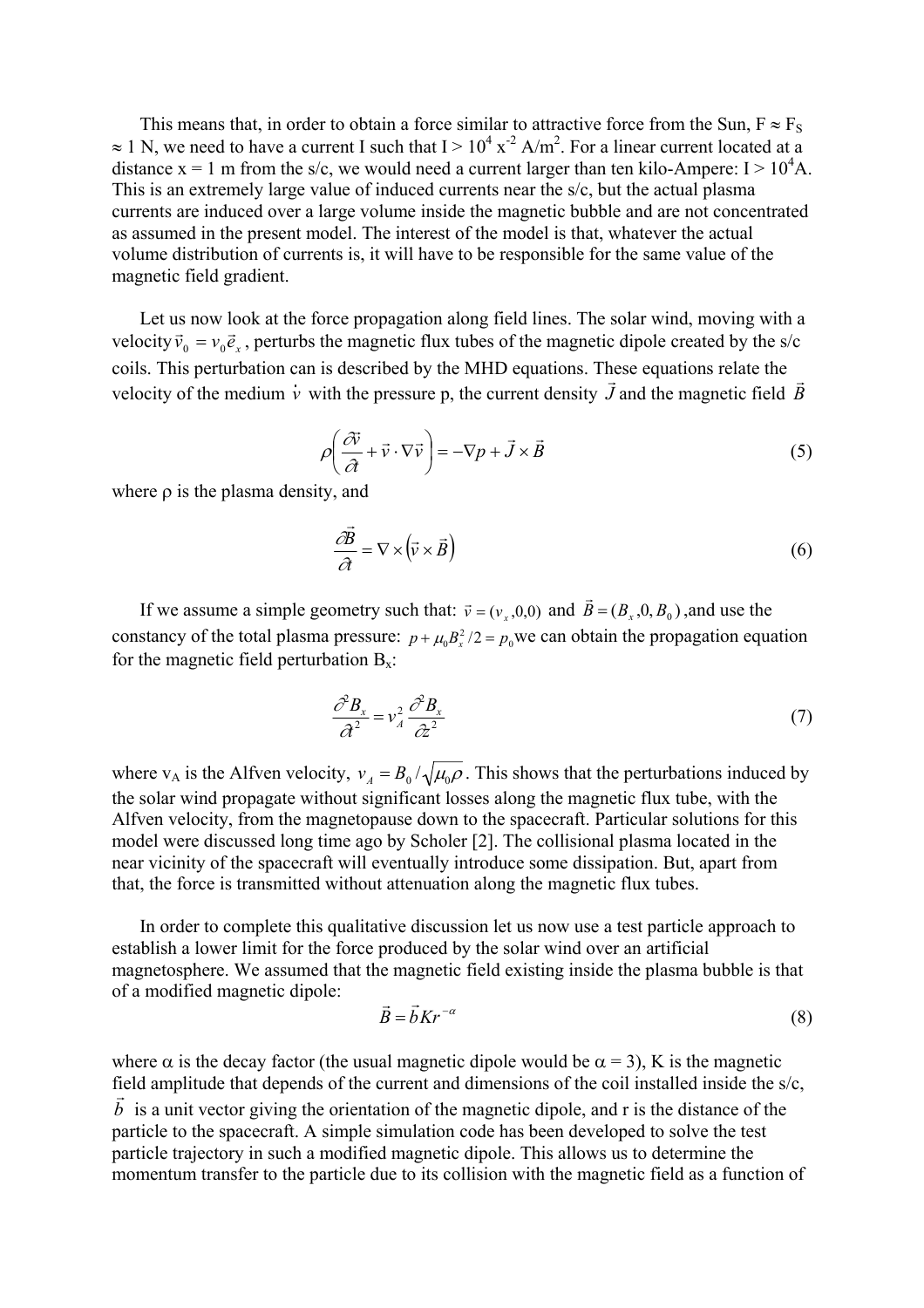its impact parameter and initial velocity, and thus by momentum conservation, and after averaging over the particle population of the solar wind, to obtain the force acting on the magnetic dipole. Here we neglect the possible collisions with the particles of the plasma bubble, which means that we can only get a lower limit to the force acting on the dipole. The area of simulation is a cube of 30 km x 30 km x 30 km. A uniform flux of protons from the solar wind is introduced along the positive Ox direction. The magnetic dipole is oriented along the Oz direction,  $\vec{b} = \vec{e}_z$ . Both the magnetic field and particle position-velocity are simulated in three dimensions. Using the Runge-Kutta method, the particles are moved during a step of time, named dt. The velocity of the particles is updated assuming the presence of the magnetic field created by the modified dipole, which is not considered selfconsistent.



**Figure 2. Total force versus magnetic decay factor**

Several values of the decay factor  $\alpha$  (between 3 and 1) were used and the results are shown in Figure 2. We conclude from here that a significant value for the force can only be attained for  $\alpha$ , 1.2, which means that the plasma expansion mechanism and the subsequent action of the solar wind on the expanded bubble have to be effective. For even smaller values, it is possible to observe a saturation on the force created. This is due to the limited volume of simulation used in our code, and has no physical relevance.

# **Kinetic Modeling**

Previous studies employed MHD models to validate the assumptions of the magnetic field configuration after the mini-magnetosphere formation. However, as also mentioned in the original paper [1], kinetic effects can play an important role in the dynamics of the plasmamagnetic sail unfolding, in particular, associated with instabilities and wave excitation, that might damp some of the kinetic energy release in the plasma, and can give rise to a foamy sail.

Due to the non-trivial magnetic field configuration arising in a mini-magnetosphere,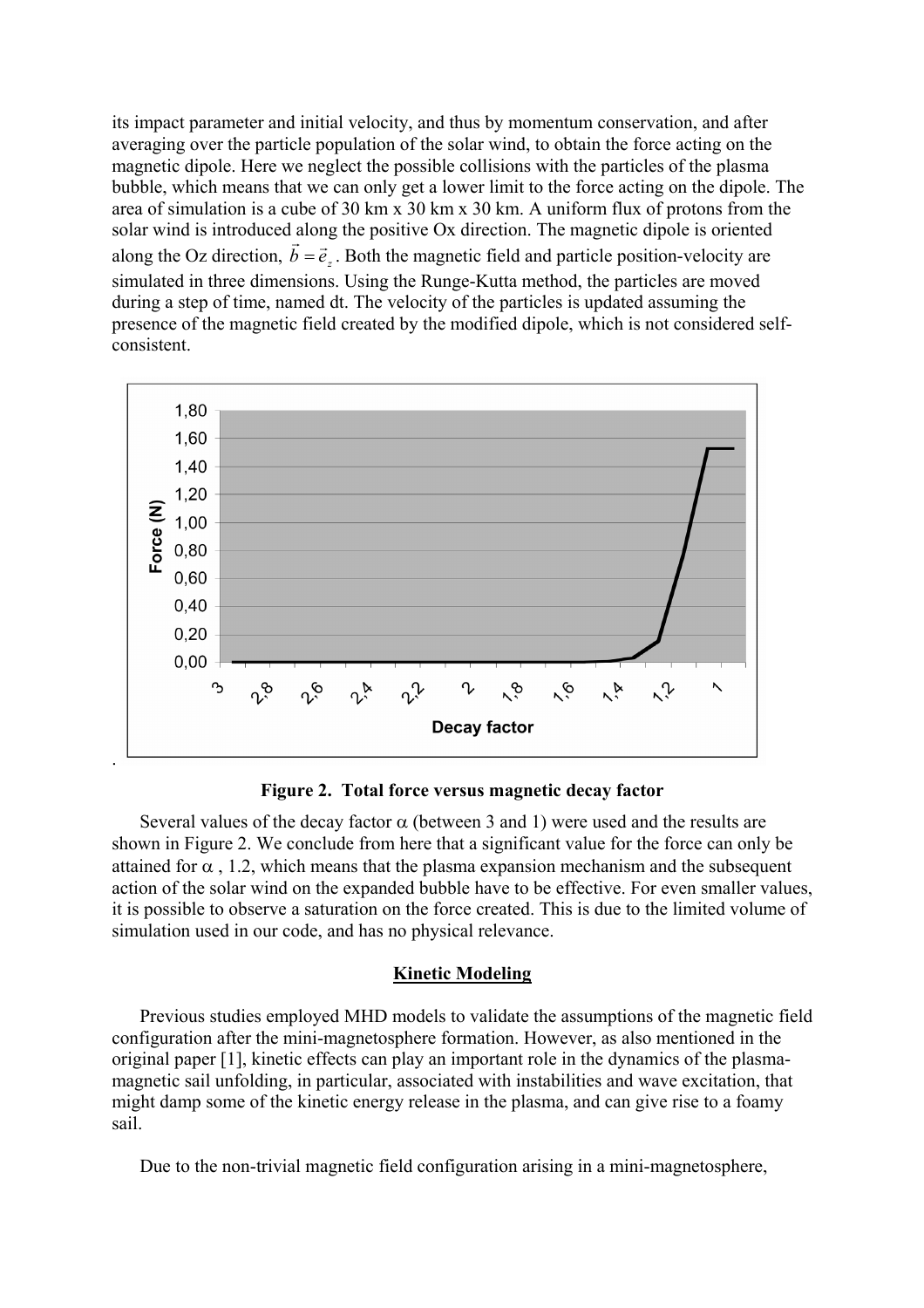kinetic simulations are required to understand the plasma sail expansion into a dipole magnetic field configuration. The interaction of the solar wind with this plasma sail also plays a crucial role in the whole mechanism, and needs to be taken into account. It is clear that an electrostatic particle-in-cell simulation cannot model such a system. Only a full electromagnetic PIC code can deal with the currents generated in the plasma that lead to conversion of the plasma kinetic energy into magnetic fields. We have used a modified version of the object-oriented parallel particle-in-cell code OSIRIS [3], in order to include cathodes and externally applied fields. The full problem can be split in two different aspects: (i) plasma expansion into a dipole magnetic field configuration, (ii) interaction of the solar wind with a plasma immersed in a modified magnetic dipole field.



**Figure 3. Radial decay of the magnetic field for initial, mid and final times of plasma expansion in the polar plane of the magnetic dipole** 

Here we show results of 2D PIC code simulations, performed in two complementary versions of the first problem configurations. The simulations were done with a modified version of the code OSIRIS [3]. We have used a mass ratio of  $m_p/m_e = 400$ , an injection velocity of  $3 \times 10^{-2}$  c, thermal velocity of  $3 \times 10^{-3}$  c, and we have continuous injection of plasma with density  $n_0$  and a Gaussian profile of width 5.0 c/ $\omega_{\text{ne0}}$ . The β parameter (defined as usual by the ratio of the plasma pressure over the magnetic pressure) was taken as 10 % at maximum of the B-field. We have assumed a dipole strength equal to 2.0 m<sub>e</sub>  $c^4$ /e  $\omega_{pe0}^2$ . We have used normalized units, with space normalized to  $c/\omega_{pe0}$ , time to  $1/\omega_{pe0}$ , charge to the electron charge e, mass to the electron mass  $m_e$ , and magnetic field to me c  $\omega_{pe0}/e$ . The duration of the runs corresponds to 300/ $\omega_{pe0}$  with time steps  $\Delta t = 4.9 \times 10^{-3}/\omega_{pe0}$ , and the number of macro-particles was  $20 \times 10^6$ . The data generated in each run is larger than 125 GB.

The first configuration corresponds to a plasma expansion in the polar plane, or the plane Oxy which contains the two poles of the magnetic field. The magnetic field lines are here parallel to the computational plane. The other configuration corresponds to the equatorial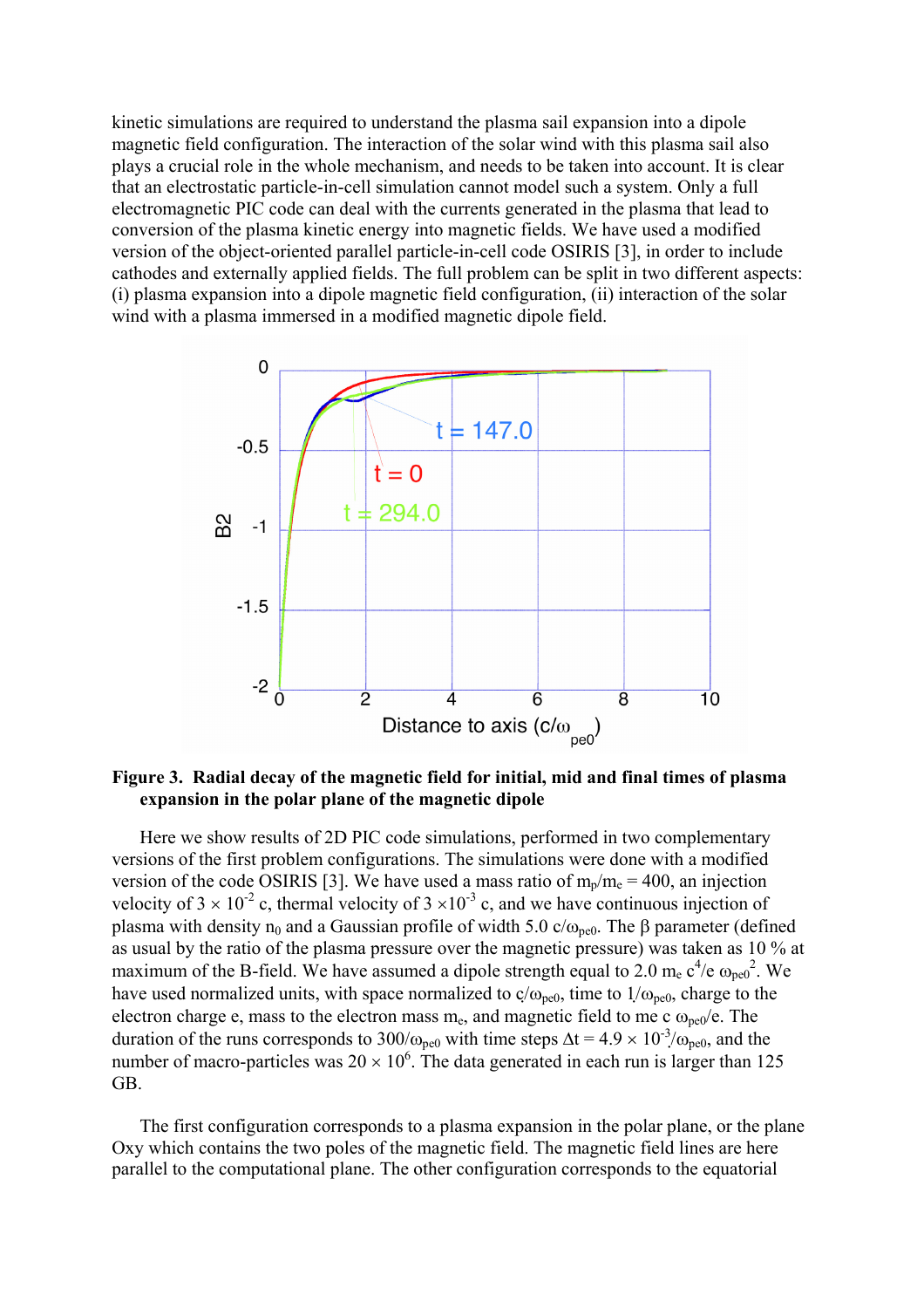plane Oxz, perpendicular to the magnetic field lines. The results of the total magnetic field spatial decay, for these two configurations are shown on Figures 3 and 4. for the initial, intermediate and final times of the runs. We can clearly observe the drag of the magnetic field lines due to the plasma expansion, especially in the equatorial plane where a decay of 1/r is observed.



**Figure 4. Radial decay of the magnetic field for initial, mid and final times of plasma expansion in the equatorial plane of the magnetic dipole**

### **Conclusions**

Several physical problems relevant to the M2P2 propulsion scheme were discussed here. In particular, upper and lower limits of the force acting on the magnetic bubble were established. The upper limit is based on specular reflection at the artificial magnetopause, considered as a kind of opaque and totally reflecting barrier. The lower limit was based on the dynamic reflection of solar wind particles by the modified magnetic dipole field. We have also briefly mentioned how the perturbed currents, originating near the artificial magnetopause, can propagate down to the vicinity of the spacecraft, with the Alfven speed and with negligible losses. The resulting magnetic force on the spacecraft is due to large local currents. In order to determine the local current distribution and to establish a convincing value for the magnetic force acting on the spacecraft, we have used PIC code simulations. The first results of these calculations show that the plasma ejected from the spacecraft can indeed drag the magnetic field lines. Expansion of the magnetic field radial decay, from the initial  $1/r^3$  down to  $1/r$  was observed, thus confirming previous results based on MHD simulations. PIC code simulations of the solar wing interaction with the magnetized plasma bubble will be presented somewhere. A coherent qualitative picture of the process was established. A more quantitative view (of the current distributions) will imply the use of PIC